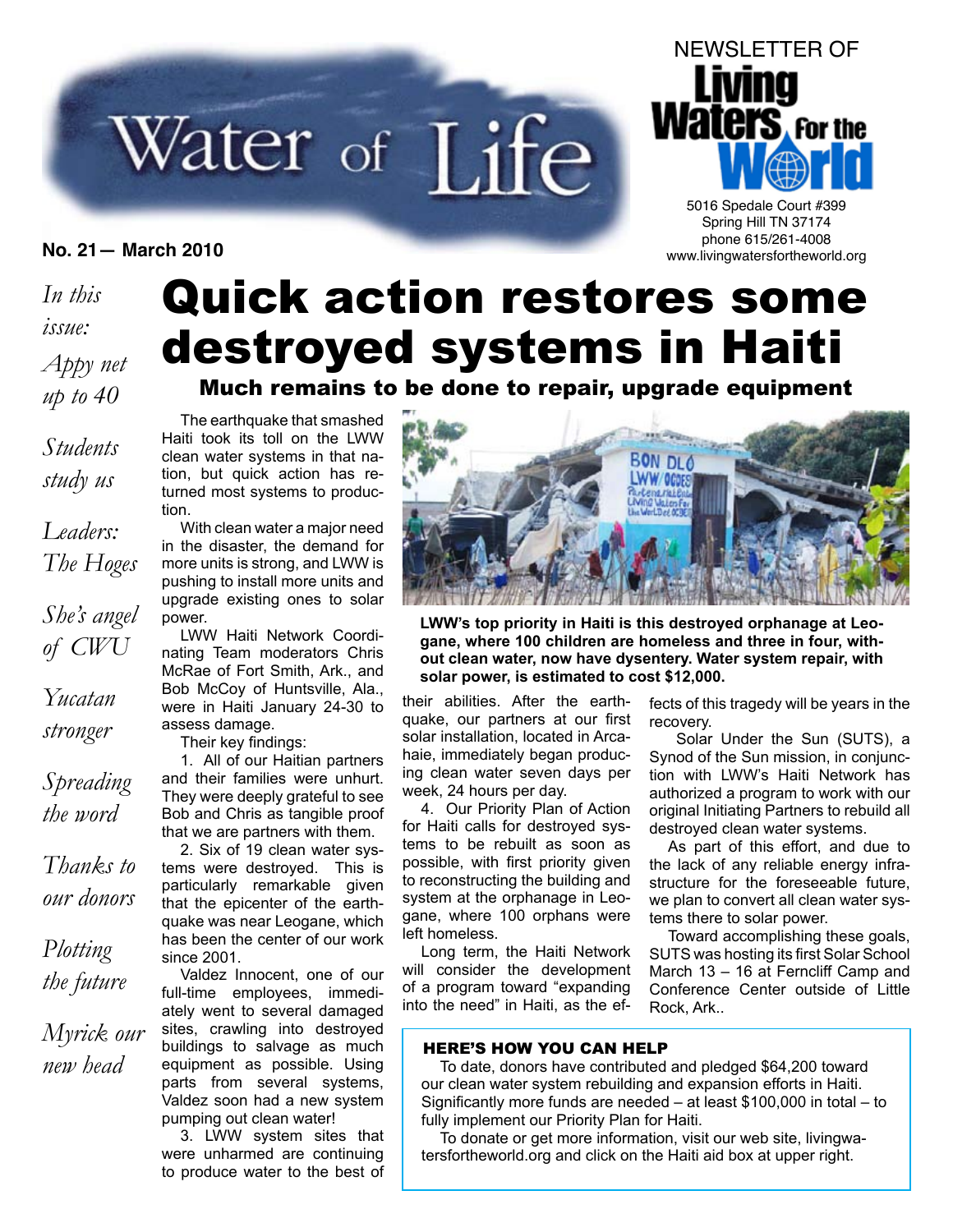## Appalachia network up to 40 units, plans more

#### **By JEFF WAGNER**

February's wintry weather in Appalachia cooperated for a change, two successive weekends without snow in the mountains of East Tennessee.

That allowed First Presbyterian Church, Cookeville, Tenn., to install two water treatment systems in the community of Tazewell, Tenn. The units, one at Pleasant View Baptist Church and the other at the home of Patsy Arrington, were the  $39<sup>th</sup>$  and  $40<sup>th</sup>$  water treatment systems installed in Appalachia.

In addition, teams from Westminster Presbyterian Church in Nashville, Tenn., and West Emory Presbyterian Church in Knoxville, Tenn., traveled to Tazewell with Tim Myrick of First Presbyterian Church, Oak Ridge, Tenn. They met with families who are candidates for receiving clean water systems and conducted water testing.

If all goes well, the families will be receiving clean water systems in the nottoo-distant future. Currently, three cleanwater systems are in place in Tazewell with the potential for over 40 systems to be installed over the next two years.

Tazewell is the fourth Appalachian community where Living Waters for the World has systems in operation; the others are Buffalo Creek (Clairfield), Tenn, Greeneville, Tenn., and Frakes, Ky.

In the first two months of 2010, four more churches have declared their intent to sign, or have signed, covenants with the Appalachian network, pledging monetary support as well as resources to install water treatment systems in the region.

They are Westminster Church in Nashville; Great Bridge Presbyterian Church in Chesapeake, Va.; Erin Presbyterian Church in Knoxville, and a joint team from Trinity Presbyterian Church in Martin, Tenn., and First Presbyterian Church in Paris, Tenn.

The Spirit is indeed alive and at work in Appalachia.

*Jeff Wagner is Appalachian Network and information technology coordinator for Living Waters for the World.*



**Engineering students examine date from their tests of procedures at the LWW Bryson Campus at Oxford, Miss.**

# Ole Miss engineering students check us out

A unique working arrangement between Living Waters for the World and the University of Mississippi's Civil Engineering Department is producing benefits for both parties.

In the Fall of 2009, the Ole Miss department teamed with LWW by offering the course, Service Learning in Water and Sanitation Engineering, led by Dr. Cristiane Surbeck.

This water treatment engineering course not only strengthened the critical thinking skills of the students, but also opened their eyes to world water issues.

The students were thankful to LWW for allowing them to test the treatment system. They enjoyed the opportunity to gain hands-on engineering experience, to help LWW in evaluating the efficiency of the treatment systems, and to ultimately help people around the world to drink clean water.

Benefits to LWW came in the students' measurement of coliform bacteria concentrations and testing of the efficiency of the clean water system, as well as in proposed improvements to the Clean Water Systems Handbook and testing of an alternative system configuration.

Water quality results from four sepa-

rate sessions at the Camp Hopewell clean water buildings indicated an overall decrease in total coliform throughout the clean water system. A decrease in total coliform observed between the two filters indicates the usefulness of the filtration system in removing microorganisms.

Ozone, although difficult to measure accurately, proved to successfully disinfect water, evident by the decrease in total coliform along the churn. An alternate one-pass ozonation system was proposed and tested, but was not as successful in removing bacteria as the standard system.

A review of the Clean Water Systems Handbook led to several recommended revisions for the next edition:

•The calculation for the preparation of a stock solution of chlorine was corrected and confirmed in the laboratory.

•A new table was developed for determining the amount of bleach to be added to obtain a certain concentration for a given volume.

•The contact time calculations and chart for the number of passes required were updated to consider the ozone production capacity of the PZ2-4 and the different flow rates for each pass.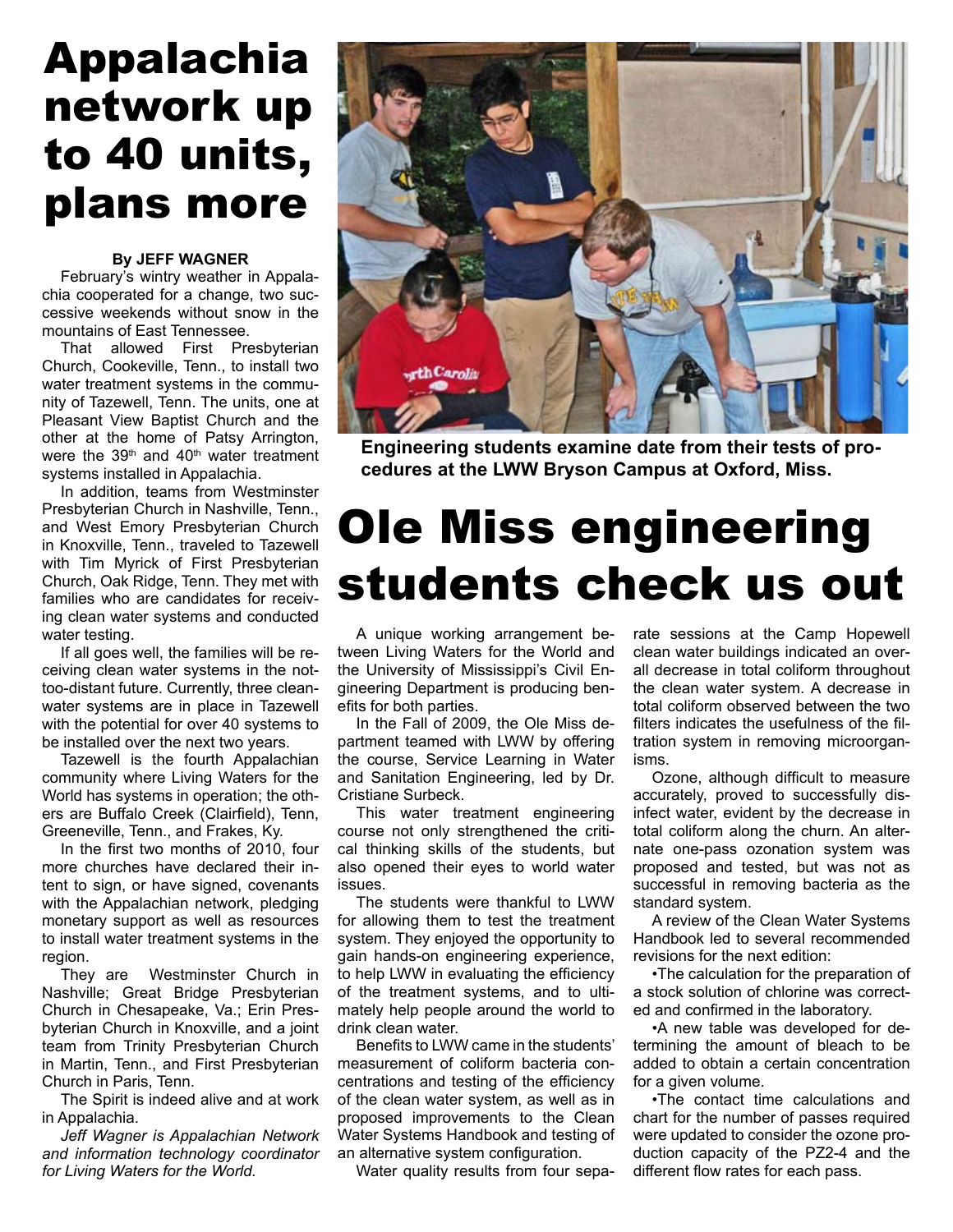### Leadership Highlight: George and Dee Hoge's commitment to Living Waters runs deep and wide

Those who know George and Dee Hoge of Anchorage, Ky., know they don't do anything half-way. And when it comes to their partnership with LWW, they've jumped into the deep end.

As owners of SunTime Pools West, Inc., water is second-nature, and their influence is visible every time clean water is produced by a LWW system. That's because, way back in 1997, George greatly simplified our earliest hardware configurations using his considerable experience in water treatment.

George has been personally involved in installation trips to Mexico, Honduras and Guatemala, and the Hoges' leadership in the LWW mission is evident in their own Anchorage Presbyterian Church outside of Louisville, Ky. Anchorage PC clean water teams have established partnerships with four Guatemalan communities, bringing good news, friendship and clean water.

Throughout the years, the Hoges have been telling the LWW story, speaking at churches, presbytery meetings, and conferences whenever they can. Partners at every level, they donate an essential filter in our clean

water systems, an in-kind gift worth thousands of dollars each year.

Living Waters for the World is blessed to have partners like



**George and Dee Hoge enjoy grandson, Harrison.**

George and Dee Hoge, and we thank them for their years of tireless service so one day clean water may flow for all of God's children.

### Clean Water U Who — Behind the scenes: Pierce, the Dependability Lady

#### **By KENDALL COX**

Issue after issue of this newsletter has carried group photos of classes of Clean Water U students. (None this issue because we haven't had a CWU session since the last issue.)

Someone who was at every one of these sessions since the beginning is missing from every graduating class photo. Always behind the scenes, helping ensure that things run smoothly.

When these photos were taken, she was no doubt making a run to a store to pick up some batteries or a toothbrush for a student or some ingredients for a recipe for the evening's party.

This edition's Clean Water U Who spotlight is on Pierce Buford, our assistant administrator, a title that calls for utilizing her gifts and talents (with a smile!) as hostess, tour guide, and historian.

This native of West Point, Miss., (and proud graduate of Ole Miss!) has a long history of serving the church and has done so in many different capacities, both on the local and national level. Of all the positions she has served in over the years, Pierce will tell you that her involvement with LWW continues to be the most exciting for her.

With all of her duties, she manages somehow to also keep up with the joys and needs of the members of the Living Waters for the World family and is quick to share the latest accomplishments of her two daughters or details of the activities of her grandchildren (of whom there are five).

Pierce's involvement with LWW goes back to the very early days of the organization, even before CWU, when she crossed paths with LWW as part of her work as development officer with the Presbyterian Foundation program.

One group trip in the early 1990s with Wil Howie to an LWW installation in Reynosa was all it took — she was hooked. The reason for her continued involvement is easy for her to sum up: She sees the work of LWW and CWU as an opportunity to respond to The Great Commission by not only provid-



**Pierce Buford, preparing Communion at CWU.** 

ing clean water and teaching health and hygiene, but through these actions to show the love of Jesus Christ.

*Kendall Cox of Greenville, Miss., is CWU's program director.*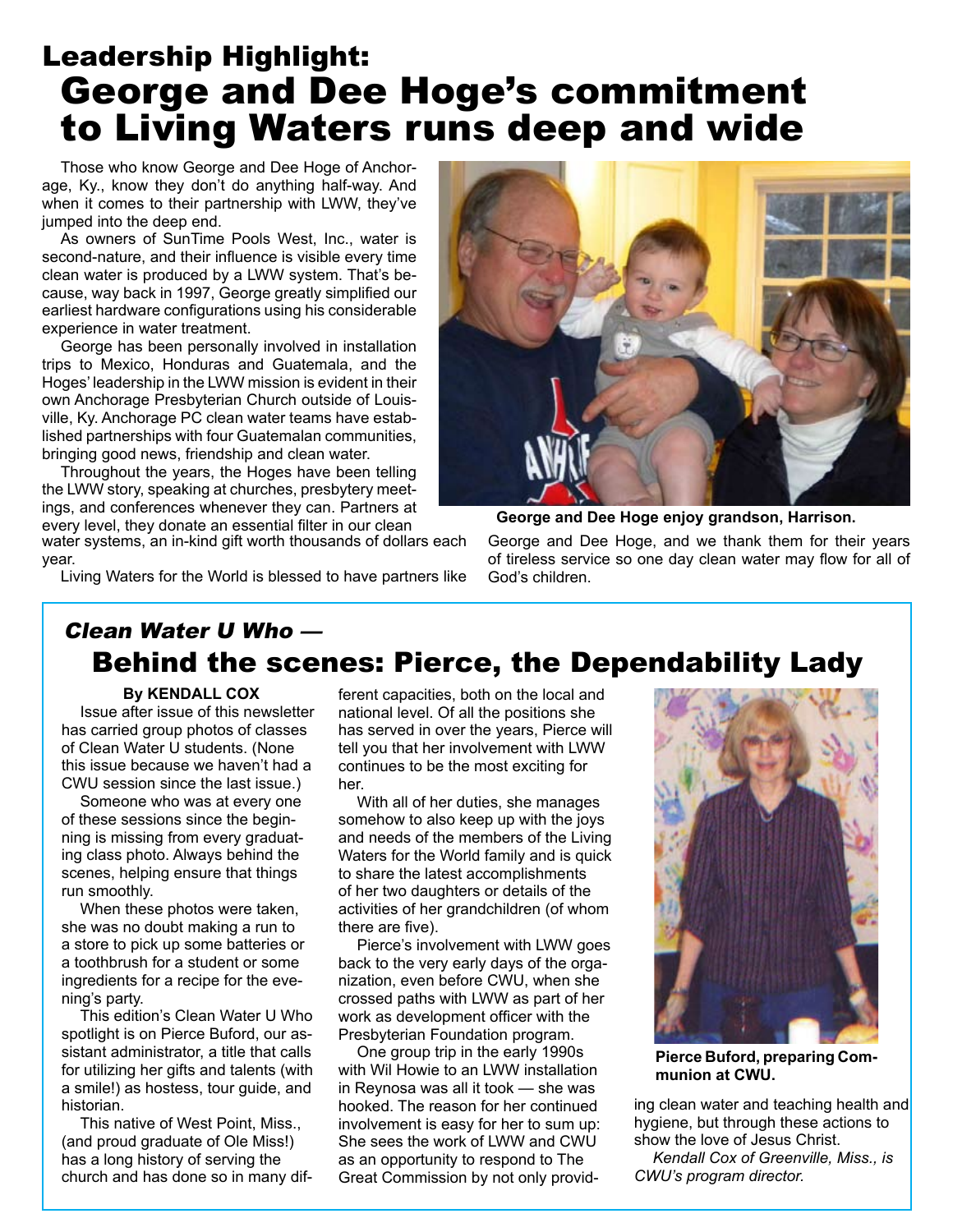

**Carlos Arias MacGregor talks with system operators in a small group session about health department compliance.**

### Independence is hallmark of Yucatan operators' seminar

#### **By JOANIE LUKINS Yucatan Network Team**

A "sort of Declaration of Independence" — that's what the fourth annual Continuing Education Seminar for LWW's Yucatan Network was last November.

Participants talked of future plans, application of income for ministry purposes, expansion of systems, marketing tools … all indicators that the network has arrived at a point where they are no longer totally dependent upon their Initiating Partners.

Network members now have the technical expertise and experience, the business acumen, and the visibility in the marketplace to be a reliable and sustainable network of producers of clean water.

With 45 systems in place, and more scheduled for 2010, the challenge now is to continue to work for sustainable operations, to maintain quality control, and to direct the income in appropriate directions.

With 85 people in attendance (including system operators, presbytery coordinators, synod personnel, and Living Waters representatives), the seminar was held in Kimbila, Mexico.

Several testimonials about the impact that clean water has had on communities was encouraging, but best of all was the feeling shared by LWW representatives that if Living Waters suddenly disappeared, the clean water capability in the Yucatan peninsula would continue.

Carlos Arias MacGregor, who is overall LWW coordinator for the peninsula, moderated the seminar with ease and confidence. Next year perhaps LWW will be present only as observers!

While earlier seminars were devoted to very basic questions (e.g., how does a filter work?), and last year they had progressed to production questions (e.g., how can I get more out of my system?), this year many of them were discussing the proportion of profits that should be plowed back into the business vs. used in the church's ministries.

At this seminar, those systems that are struggling were placed in the presence of systems that are very successful, so that they were able to see that success is possible.

One more encouraging sign was talk among the operators of tithing some of their profits to a fund that would then provide another clean water system, installed solely by Mexican Presbyterians!

Representing LWW at the gathering were Ralph Young, Bill Harney and Joanie Lukins.

"Paso a paso" – step by step – this Network is growing larger, stronger, healthier, more sustainable.

### Water income buys couple a new home

Call it the parable of the clean water talents.

It's a wonderful story from Monte Moriah church in Campeche, Mexico, where a Living Waters team partnered to install a clean water system in April 2007. Since that time, the brothers and sisters there have worked very hard, made improvements, and created a flourishing ministry of water.

They have been able to purchase a used truck in order to deliver the water to more people of the community: They proudly display the Living Waters for the World sign on their truck, and they provide over 800 five-gallon bottles of clean water to their community every week.

Some of the income from the water system has been used in a ministry of housing. These photos show an elderly man and woman who were living in what could not even be called a shelter. With proceeds from the water system, the church built them a new "house" of wood and tin — nothing beautiful, but it keeps the rain out and provides a decent place to live.

This ministry would not have been possible without the gifts that YOU first provided – time, talent, finances.



**Before: Only a lean-to was elderly pair's home.**



**After: A more substantial tin and wood structure.**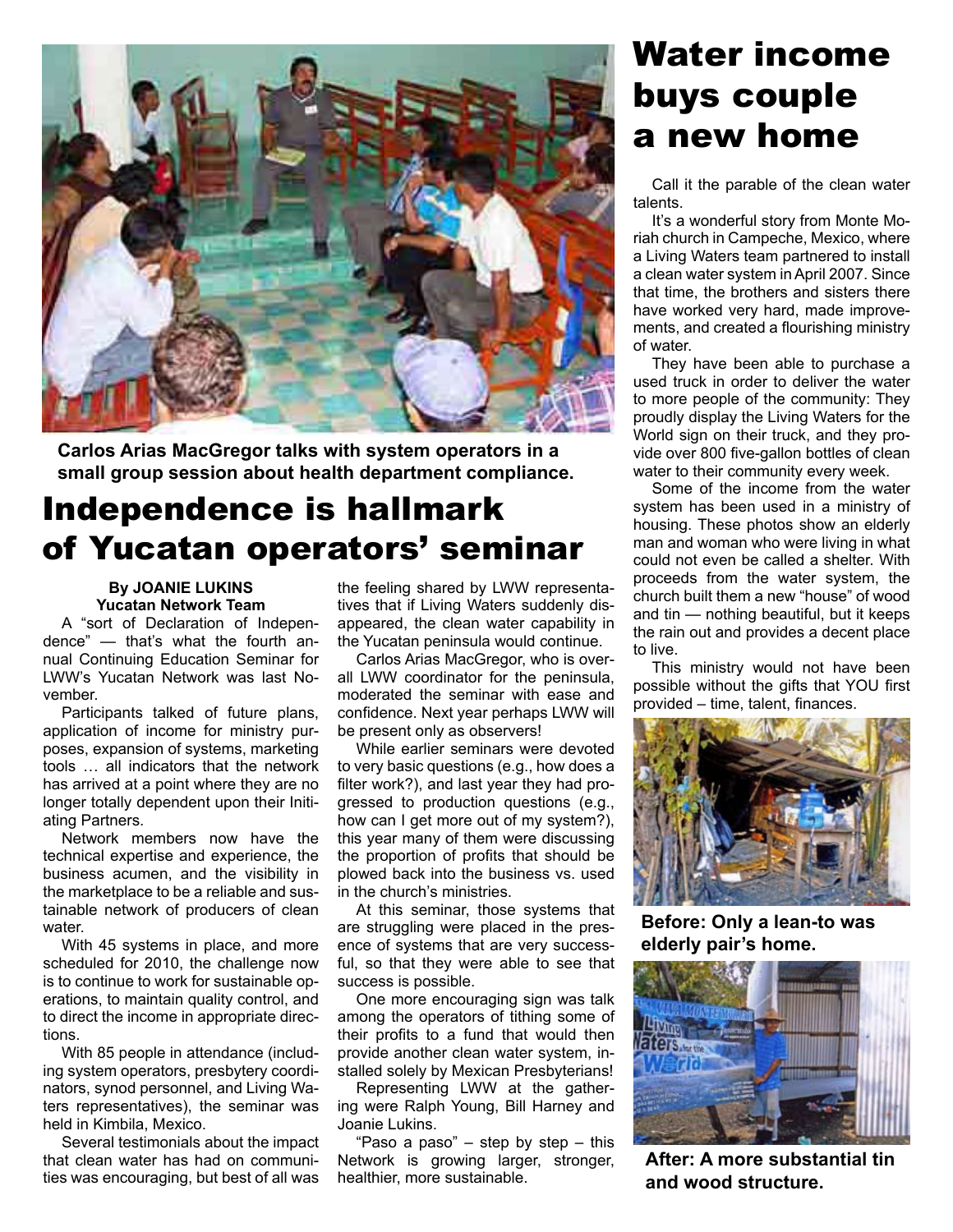### Volunteer presenters keep spreading the word

#### **By BILL REED**

Efforts to tell the Living Waters for the World story as broadly as possible continue with exhibits and presentations for a wide variety of groups.

Those since the last newsletter include: Scioto Valley Presbytery (Jeff Wagner), West Virginia Presbytery (Bill Bowman), American Public Health Association Convention (Kary Lafors), Greenville, Miss., *Delta Democrat-Times* (Kendall Cox), Association of Presbyterian Christian Educators Conference (Pierce Buford and Joanie Lukins) and Presbyterian Women of St. Andrew Presbytery (Pierce Buford).

 If you know of a group that would welcome an LWW speaker or exhibit let Bill Reed know at willmreed@aol.com.

Check out the TV and radio spots on the LWW website (http://www.livingwatersfortheworld.org/PageDF-DownloadFiles.php).

PW of the Presbytery of Mississippi, Hattiesburg, Miss.

Federal law requires media outlets to provide segments of air time to charitable entities. Several of our folks have simply dropped by the local station with a tape and asked if they could add our spot to their station's play list. Sometimes radio spots can even be E-mailed.

If you'd like to help, contact Steve Young at the LWW office or e-mail him at steve@livingwatersfortheworld.org.

### SUPPORTING ORGANIZATIONS, FOURTH QUARTER

Presbytery of East Tennessee, Knoxville, Tenn. Holston Presbytery, Kingsport, Tenn. Presbytery of Mid-Kentucky., Louisville Ky. Mid-South Presbytery, Memphis, Tenn. Presbytery of Middle Tennessee, Franklin, Tenn. Presbytery of Mississippi, Hattiesburg Miss. Presbytery of North Alabama, Huntsville Ala. Presbytery of Sheppards and Lapsley, Birmingham, Ala. St. Andrew Presbytery, Oxford, Miss. Presbytery of Transylvania, Lexington, Ky. Presbytery of Western Kentucky., Hopkinsville, Ky. Clean Water University, Oxford, Miss. Presbytery of Scioto Valley, Columbus, Ohio Grace Presbytery Inc., Irving, Texas Presbyterian Foundation, Jeffersonville, Ind. Presbyterian Church USA, Louisville, Ky. Presbytery of New York City, New York N.Y. PW of First Presbyterian Church, Andalusia, Ala. PW of First Presbyterian Church, Blytheville, Ark.





### *I want to support Living Waters for the World.*

Believing that all of God's children need clean water, here's my gift or pledge to help in the work.

--------------

| E-mail 2008 2008 2009 2009 2009 2010 2021 2022 2023 2024 2022 2023 2024 2022 2023 2024 2022 2023 2024 2025 2026 2027 2028 2029 2021 2022 2023 2024 2025 2026 2027 2027 2028 2029 2021 2022 2023 2029 2021 2022 2023 2029 2027     |  |
|-----------------------------------------------------------------------------------------------------------------------------------------------------------------------------------------------------------------------------------|--|
|                                                                                                                                                                                                                                   |  |
| Given $\Box$ in memory of or $\Box$ in honor of                                                                                                                                                                                   |  |
|                                                                                                                                                                                                                                   |  |
| Mail to: Living Waters for the World, 5016 Spedale Court, #399, Spring Hill, TN 37174<br>or send by E-mail to: infolww@livingwatersfortheworld.org<br>For more information: www.livingwatersfortheworld.org or phone 615-261-4008 |  |
|                                                                                                                                                                                                                                   |  |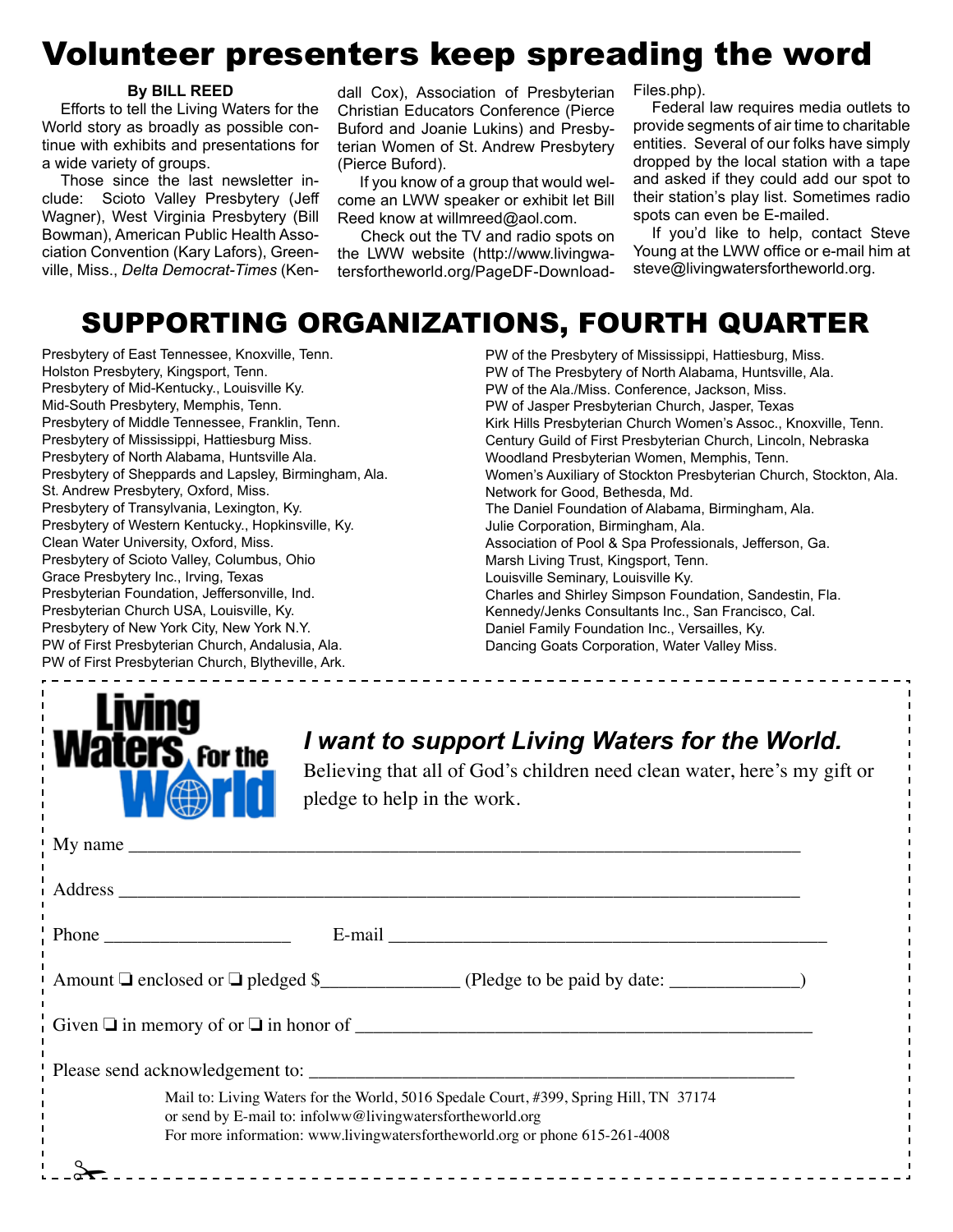### A FOURTH QUARTER LIST OF SUPPORTING CHURCHES

Mars Hill Presbyterian Church, Athens, Ind. Shallowford Presbyterian Church, Atlanta, Ga. First Presbyterian Church, Bend, Ore. The Presbyterian Church, Bowling Green, Ky. The Bay Ridge United Church, Brooklyn, N.Y. United Presbyterian American Baptist Church, Canandaigua , N.Y. First Presbyterian Church, Charleston, W.Va. Rivermont Presbyterian Church, Chattanooga,. Tenn. First Presbyterian Church, Clarksville, Tenn. TrInity Presbyterian Church, Clearwater, Fla. Collierville Presbyterian Church, Collierville, Tenn. Concordia Presbyterian Church, Concordia, Kans. Cordova Presbyterian Church, Cordova, Tenn. Crestwood Baptist Church, Crestwood, Ky. The Presbyterian Church, Danville, Ky. Church Of The Cross, Fairview Pa. Garwood Presbyterian Church, Garwood N.J. WestmInster Presbyterian Church, Gulfport Miss. Shepherd of the Valley Presbyterian Church, Hacienda Heights, Cal. First Presbyterian Church, Hanford, Cal. Derry Presbyterian Church, Hershey, Pa. United Presbyterian Church, Hornell, N.Y. First Presbyterian Church, Jackson, Tenn. Covenant Presbyterian Church, Johnson City, Tenn. Jonesborough Presbyterian Church, Jonesborough, Tenn.

First Presbyterian Church, Kerrville, Texas Bethel Presbyterian Church, KIngsport, Tenn. Reedy Creek Presbyterian Church, KIngsport, Tenn. West Emory Presbyterian Church, Knoxville, Tenn. Farragut Presbyterian Church, Knoxville, Tenn. LaGrange Presbyterian Church, LaGrange, Tenn. First Presbyterian Church, LexIngton, Ky. Beulah Presbyterian Church, Louisville, Ky. Peace Presbyterian Church, Louisville, Ky. SprIngdale Presbyterian Church, Louisville, Ky. Centre Presbyterian Church, Loysville, Pa. First Presbyterian Church, Maysville, Ky. Fairfield Highlands Presbyterian Church, Midfield, Ala. First Presbyterian Church, Millersburg, Ky. Morton Grove Community Presbyterian Church, Morton Grove, Ill. First Presbyterian Church, Murray, Ky. First Presbyterian Church, Nashville, Tenn. First Baptist Church, Oxford, Miss. WestmInster Presbyterian Church, Paducah, Ky. Community of Grace Presbyterian Church, Sandy, Utah Osborn Presbyterian Church, Starkville, Miss. Stone House Presbyterian Church, Toano, Va. Trenton Presbyterian Church, Trenton, Ky. Unity Presbyterian Church, Tupelo, Miss. Pisgah Presbyterian Church, Versailles Ky.

### FOURTH QUARTER GIFTS IN TRIBUTE TO OTHERS

| Donor                                                           | <b>In Honor Of</b>  |
|-----------------------------------------------------------------|---------------------|
| Suzanne L. Bethell Beth Sentell                                 |                     |
| Michael BowmanWilliam Bowman                                    |                     |
| Pete and Bobbie Denton Ralph and Carmen Phillipy                |                     |
|                                                                 |                     |
|                                                                 |                     |
|                                                                 |                     |
|                                                                 |                     |
|                                                                 |                     |
|                                                                 |                     |
| C. William and Esther P. Jansing. Joanie Lukins                 |                     |
| Daniel H. and Ann Houston Kelly, Jr Oxford-University Methodist |                     |
|                                                                 | <b>Church Staff</b> |
|                                                                 |                     |
|                                                                 |                     |
| Eileen M. Lindblad. Gene and Nancy Lindblad                     |                     |
| Pat and Alice McGeachy Will and Sally Berger                    |                     |
| Pat and Alice McGeachy Richard and Betty Ernst                  |                     |
| Pat and Alice McGeachy Sandy and Camille McGeachy               |                     |
| SaraLee and William G. Morris LaNelle Ethridge                  |                     |
| SaraLee and William G. Morris Madeline Douglas                  |                     |
| SaraLee and William G. Morris Owen Huffaker                     |                     |
|                                                                 |                     |
|                                                                 |                     |
| Mr. and Mrs. Doug Odom Mr. and Mrs. Dick Magadieu               |                     |
| Mr. and Mrs. Doug Odom Ms. Lillian Thibodeau                    |                     |
|                                                                 |                     |
|                                                                 |                     |
| Jerry and Ann Redus. Dr. and Mrs. A. A. Meyers                  |                     |
| Bert and Beth Seaton Jeanne and Cullen Good                     |                     |
|                                                                 |                     |
|                                                                 |                     |
|                                                                 |                     |
| Bert and Beth Seaton Lee and Lucy Cummings                      |                     |
| James W. and Jane A. Skillen Rick and Susan Skillen             |                     |
| James W. and Jane A. Skillen Bud and Mary Whiteaker             |                     |
| James W. and Jane A. Skillen Dr. Ben Sander                     |                     |
| James W. and Jane A. Skillen Dawn Mautner                       |                     |

| Richard A. Tritinger Mr. and Mrs. Robert Browning        |  |
|----------------------------------------------------------|--|
| Kelly C. and Teresa K. Voyles Katy Bedunnah              |  |
|                                                          |  |
| PW of Woodland Presbyterian Church Woodland Presbyterian |  |
| Church Staff                                             |  |

**Donor In Memory Of** Terry and Suzanne Allen Rims and Judith K. Barber **Goald Accord Seanette Baker** Jeanette Baker<br>Rev. Dr. Emett H. and Joyce S. Barfield **Goald Sean Seanette Baker** Rev. Dr. Emett H. and Joyce S. Barfield James and Cynthia Barnett W. Bryant Williams Pierce Buford **Bill Harney's Mother**<br>Becki Carroll **Becki** Carroll **Becki** Carroll Becki Carroll Kendall Cox **John Daggett** Robert S. Edington **Mrs. Nancy Winslett** Slade and Susan Exley Susan Stowe<br>
Robert and Helen Ferguson Susan Stowe Shafer Robert and Helen Ferguson Robert and Helen Ferguson Ralph Davidson Susan J. Gladney Evelyn and Jimmy Johnson Wil and Michele Howie **John Daggett**<br>Carol Hyatt **Carol Hyatt** Anne Del Prince's Mother Carol Hyatt Jean Davidson's Father John Klettner Matthew Lewis **Matthew Lewis Roger Lewis** Joanie Lukins<br>Flizabeth D. Preston Frances Harney<br>Flizabeth D. Preston Frances Frances Cornelia Travis Elizabeth D. Preston Night Circle of Springdale Presbyterian Church Anne Del Prince's Mother Jenny and George Thagard Pierce Buford's Brother

Anne Del Prince's Mother

Carolyn J. and Marcia L. Thom Anne Del Prince's Mother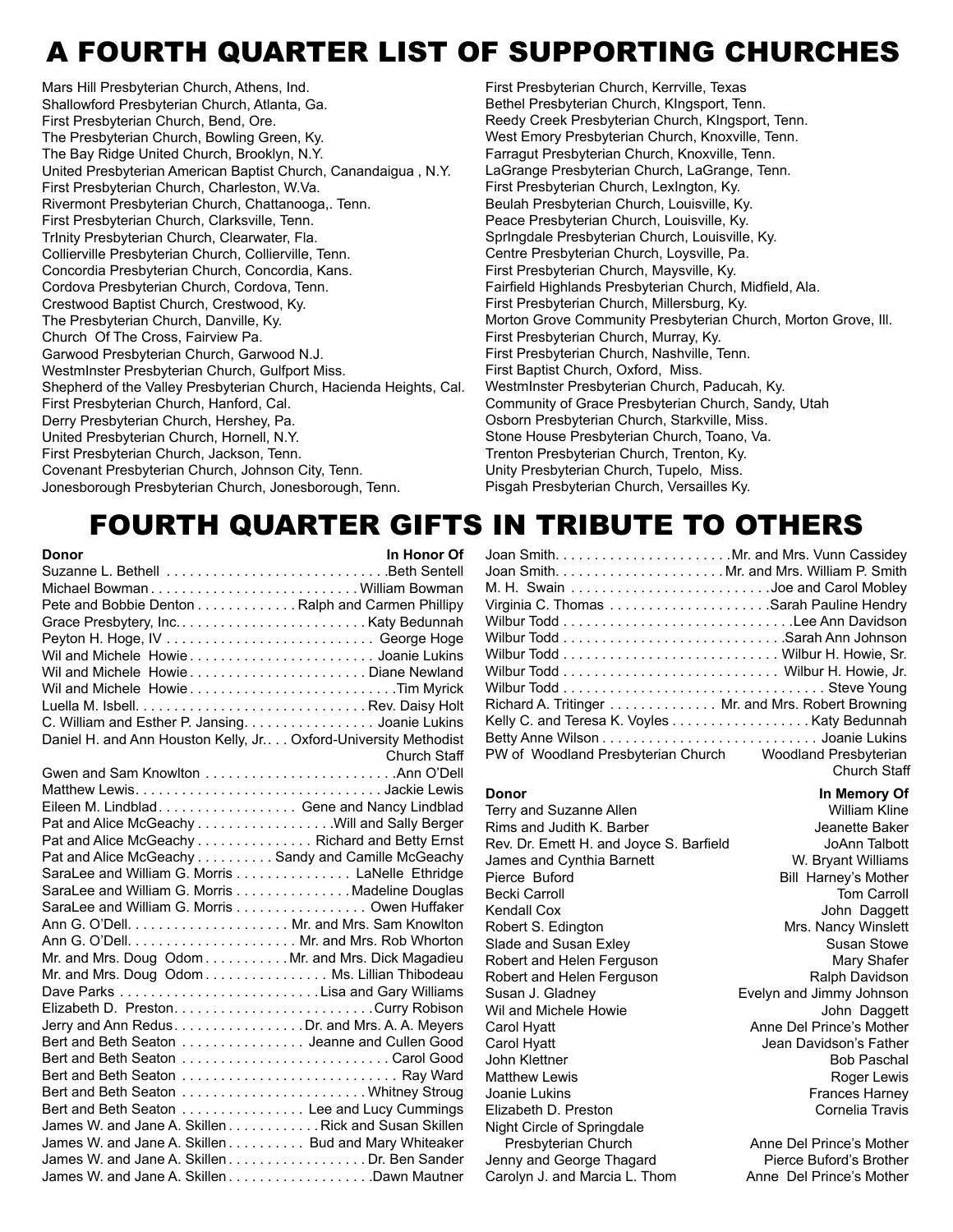## For helping bring gift of water, we thank these, our contributors A FOURTH QUARTER LIST OF INDIVIDUAL DONORS

Katie Ackerman Robert Adamski C.J. Lou Allen Doug and Valerie Allen Ken and Regina Allen Terry and Suzanne Allen Bill and Barbara Armstrong Alan and Penny Arnold Priscilla Awsumb Thomas M. Ayres Thomas E. and Betty L. Bailey Rims and Judith K. Barber The Rev. Emett H. and Joyce S. Barfield James and Cynthia Barnett John and Suzanne Benton Suzanne L. Bethell Dr. James D. Biggers Sam C. Bills Catherine H. Bishop Houston O. and Paula C. Bishop Brenda J. Black Diane Blankenhorn Daniel Blum Bert and Jean Bock Bill Bowman Michael Bowman William H. Breeze Charles and Polly Brown Loretta Brown Ray H. and Christy B. Brown Pierce Buford William M. and Marion S. Bugg Don & Bette Burris Ronald P. and Susan R. Byars Jose and Ann Cabre Tom and Rebecca Caddell Karen Carman Patricia L. and Calvin C. Carpenter Becki Carroll John S. and Lee H. Carroll Matthew G. Cary <u>M</u>ary A. Christopherson Thomas M. and Emily H. Clem S. Sayre and Susan H. Combs A. R. Conant Frances E. Copeland Foye J. Covington Amy E. Cox Kendall Cox Kenneth E. and JoAnn R. Cox Suzie and Scott Cunningham Harold Deason Pete and Bobbie A. Denton Denise M. Devane Greg and Paula Dimler Marguerite Doyle Susan and Danny Eaton Robert S. Edingtón Virginia R. Elting James M. Evans, Jr. Slade and Susan Exley Robert L. and Janice T. Farley Martha P. and Thomas K. Farmer Bill Farr Bill and Evelyn Farrior Robert and Helen Ferguson David G. and Elizabeth B. Forney Bruce Foster T.H. Freeland David Freeman Juno Friedman Brian W. and Delissa N. Fulce Kathleen L. Gates Susan J. Gladney Kyle Glossy Dr. and Mrs. Bill Goforth

Laura Goss Vera and John Gramling Arvilee Grant Thomas A. Graves James S. Greene Vaughn & Sandy Grisham Wilson and Pam Gunn David and Elizabeth A. Hail Ralph and Judy Hall Lisa S. and David L. Hankla Edward and Lila Hardin Bill Harney Robert V. and Martha F. Haynes Shelia and Donald Hensley Tanya and Kenny Hensley Charles and Leslie Higgins Samuel Hodges Doris E. Hoenig Peyton H. Hoge Mary Anne Hollingshead Wil and Michele Howie R. Joseph and Peggy B. Hrach Barbara W. Hunt Carol A. Hyatt Luella M. Isbell Eric and Libby Iversen Andy James Randall Janne C. William and Esther P. Jansing Andrew C. Jenkins W. P. Joest Martha and Robert Johnston Kathy B. Jones Sarah L. and Thomas W. Juntune George and Laura Kappos Alan L. and Karen S. Keiser Keiser Jamie Keith Joan and Jeff Kellam Daniel H. and Ann Houston Kelly Shirley D. Kem Lucas Keppel John Klet<del>t</del>ner Gwen and Sam Knowlton Edward and Gaye Kopas Raymond and Nancy Kramer Cynthia and James Krapf Lynn Kszos Kary and Nanette Lafors Andrew W. Lamb Joan E. and Stephen M. Landgrebe William and Annelex Layson Robert A. and Natalie E. Lemmon Matthew Lewis Stephen and Caroline Lewis Eileen M. Lindblad Nancy Lindblad Pierce Lively Steven A. and Kimberly M. Long Joanie Lukins James Magee Everett A. Marley, Jr. Lucy Marsh Jim and Mary McCauley Russell H. McCuen, Jr. Pat and Alice McGeachy Jeffery S. and Jane McGookey Robert and Marjorie McLean Pete McMurry Anne T. McNeilly Chris McRae Donna Merguc Charles and Diane Meshako Leland P. and Jo Ann Miner Judith D. Mitchener Robert H. Montgomery SaraLee and William G. Morris

Margie M. Mould Norm and Ann Naylor Ann G. O'Dell Doug Odom William Oldham Scott and Pamela Osborne Daisy Ottmann Bob Palandech Bernice Parker Dave Parks Cindy and David Peterson Paul Pew Rita C. Phillips Elizabeth D. Preston Julie Proud Euripides Quinones Jerry and Ann Redus Bob and Ann Reid Ann C. Render Evelyn S. Rich Kevin and Jean Robinson Schuyler W. and Linda K. Robinson Mike and Janet Sale Andrew Sanislo Bert and Beth Seaton David and Susan Shaw John and Barbara Sheble John and Gwendolen Shell Louise H. Shouse James W. and Jane A. Skillen J. Hudson Slay Ann Smith Joan Smith Ann Soderquist Cephas and Jean Starnes Jeanna and Wayne Steele Ann M. Still Rev. and Mrs. Walter Sutton M. H. <u>S</u>wain M. T. (Tommy) Taylor George and Jenny Thagard Carolyn J. and Marcia L. Thom Glenn and Janet Thomas Mike Thomas Steven Thomas Virginia C. Thomas Wilbur Todd David Townes Richard A. Tritinger Louise Tune Remi and Becki van Compernolle Mark and Sally Vanciel Janet and Robert Vawter Kelly C. and Teresa K. Voyles Bill Wade J. Otey Walker Nolan Waller Mary Weber Jack Webster D. J. and R. S. Wengert S. Camille Whorton Jim and Sarah Wilbanks Bill and Anne Williams Verna Williams Betty Anne Wilson Barry and Lois Wisniewski Daniel M. and Susan L. Woodworth Linda H. and James P. Worden Wayne T. and Joe Ann Wylie Julie Young Margareta Young Ralph and Stephanie Young Robin and Madelyn Young Steve and Tonya Young Sharon K. Youngs Walter and Gayle Yuras